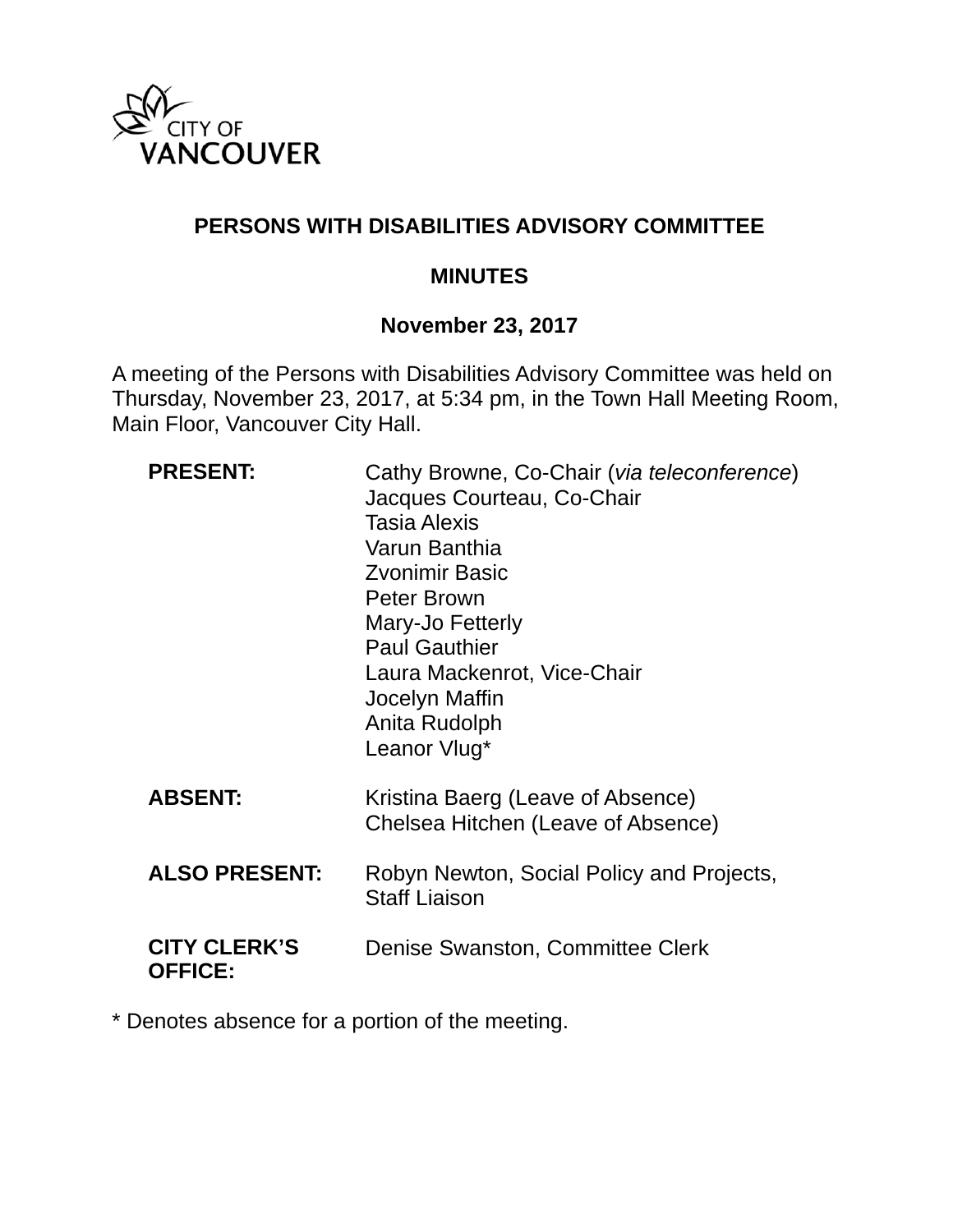### **Acknowledgement of Traditional Indigenous Territory**

Jacques Courteau, Co-Chair, acknowledged that we are on the unceded traditional territory of the Musqueam, Squamish, and Tsleil-Waututh First Nations.

#### **Leave of Absence Requests**

MOVED by Varun Banthia SECONDED by Peter Brown

> THAT the Persons with Disabilities Advisory Committee approve a Leave of Absence for Kristina Baerg and Chelsea Hitchen for today's meeting.

CARRIED UNANIMOUSLY (Leanor Vlug absent for vote)

### **Approval of Minutes**

MOVED by Zvonimir Basic SECONDED by Tasia Alexis

> THAT the Persons with Disabilities Advisory Committee approve the Minutes of the meeting held September 7, 2017.

CARRIED UNANIMOUSLY

#### **1. 2018 Meeting Schedule**

MOVED by Anita Rudolph SECONDED by Peter Brown

> THAT the Persons with Disabilities Advisory Committee approve the 2018 Meeting Schedule as circulated.

CARRIED UNANIMOUSLY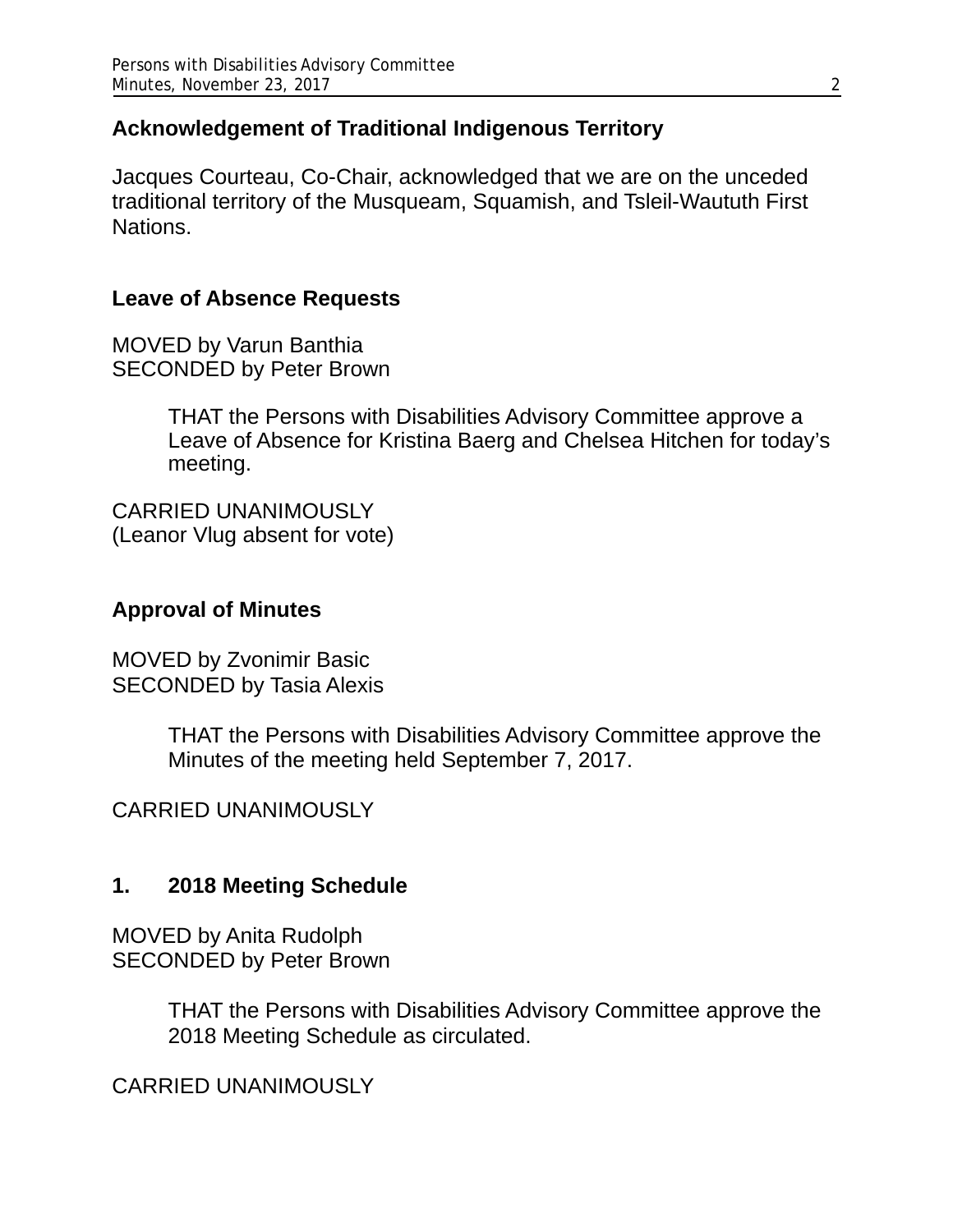# **2. Millennium Line Broadway Extension Update (MLBE)**

Ian MacPhee, Rapid Transit Office, presented an update on the Millennium Line Broadway Extension, including City Principles and Construction Mitigation. Following the presentation, discussion took place with the Committee noting the following:

- Language in contract is too vague (e.g. remove "consider", "whenever possible"), specifically in relation to the inclusion of accessible washrooms and elevators. Committee would like to see stronger wording.
	- o Members noted that legislation is anticipated to come into effect requiring accessible washrooms; the Committee would like TransLink to be proactive and install in advance of regulations.
	- o Many members felt this is a Human Right's issue and will investigate relevant clauses.
	- o It was suggested to have one shared platform with two elevators to reduce costs and can act as backup if one breaks down.
		- It was noted that although staff advocate for them, staff cannot guarantee TransLink will include washrooms and elevators.
	- o Members noted this issue is in the City's Transportation 2040 plan and feel the City is not doing enough to advocate for it.
- Members would like to see a feasibility study on an underground walkway from Broadway to West 10<sup>th</sup> Avenue.
- Suggested wording change "power wheelchairs" to "all mobility devices" and/or "all power wheelchairs".
- Outside of station currently no clause ensuring drop/pick up off zones, would like this to be added.
- Committee would also like to see wording including RFID's in the contract.

The Committee may reach out to the TransLink Users Advisory Committee and the Social Issues subcommittee group for increased advocates on accessibility issues.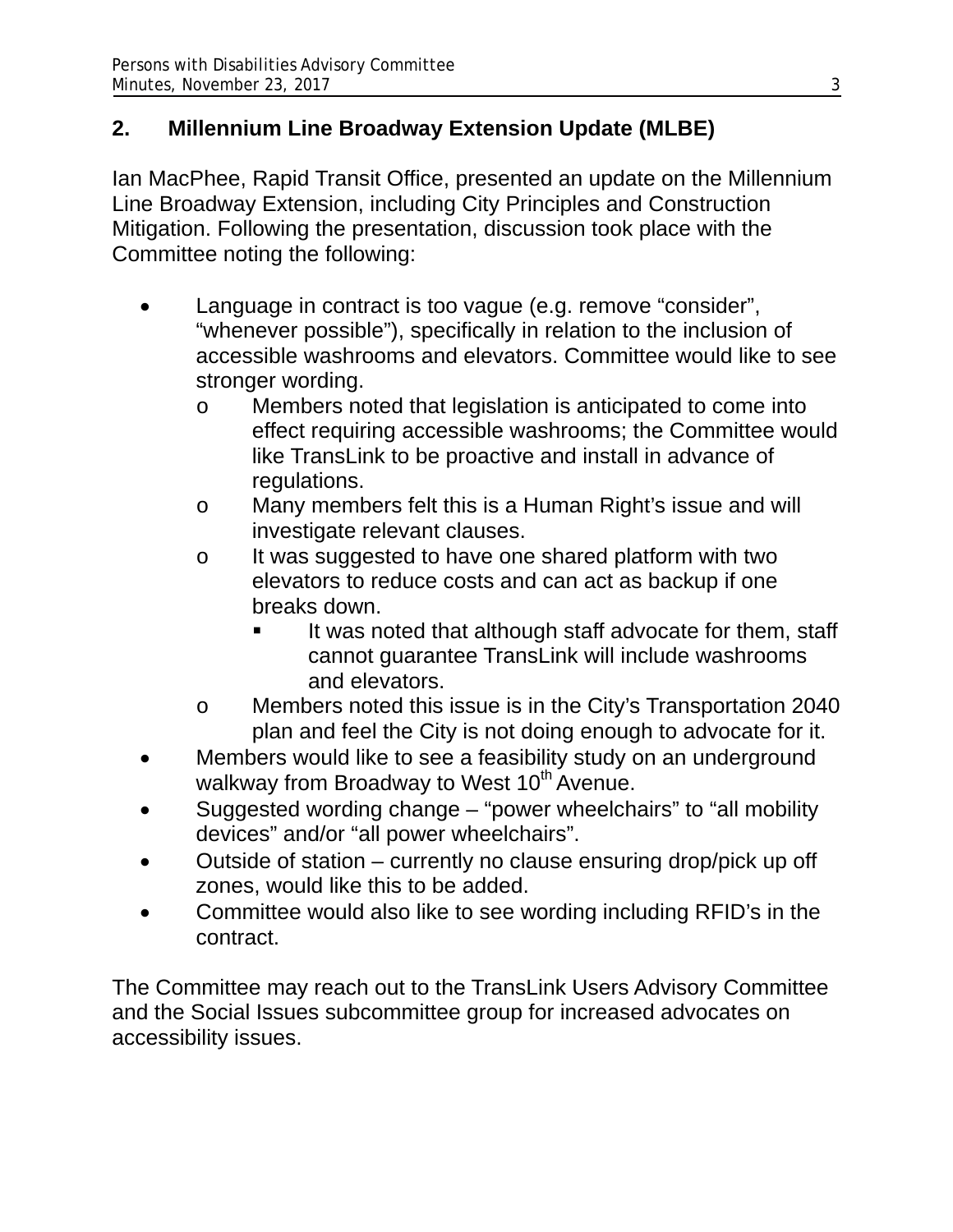### **3. Engineering Update on Advances in Accessible Design & Pedestrian Signals**

# **a) Accessible Pedestrian Signals**

Winston Chou, Traffic and Data Management, presented an update on Accessible Pedestrian Signals (APS) in the city, noting that the City is working with a manufacturer to design Vancouver-specific devices that include vibrating feedback once pushed. Mr. Chou passed around a prototype of one of the devices. After discussion, the Committee provided the following feedback:

- Members found the button hard to press and noted the sensor-style APS currently used is preferable (with modifications to include tactile and sound feedback).
	- o Members also appreciate the design at Cambie &  $57<sup>th</sup>$ , which senses compass cards and doesn't require any action from the pedestrian.
- Design and situation of the pole needs to be considered e.g. some buttons can be too close to the road or too close to edges making it precarious for anyone with mobility issues.

# **b) Advances in Accessible Design**

Dylan Passmore, Active Transportation Design, presented research and summarized findings from his extensive review on accessible pedestrian intersection crossings. Mr. Passmore highlighted pros of cons of various tools currently in use for crosswalk accessibility and highlighted examples from different cities around the world.

The Committee was pleased with these efforts and thanked to Mr. Passmore for his research into accessible design and look forward to future consults.

# **4. Subcommittee Reports**

### **a) Accessible City Subcommittee**

• Anita Rudolph, Accessible City Subcommittee, noted that IT is working on, but will take time, to ensure the City's website is compliant with the Web Content Accessibility Guidelines.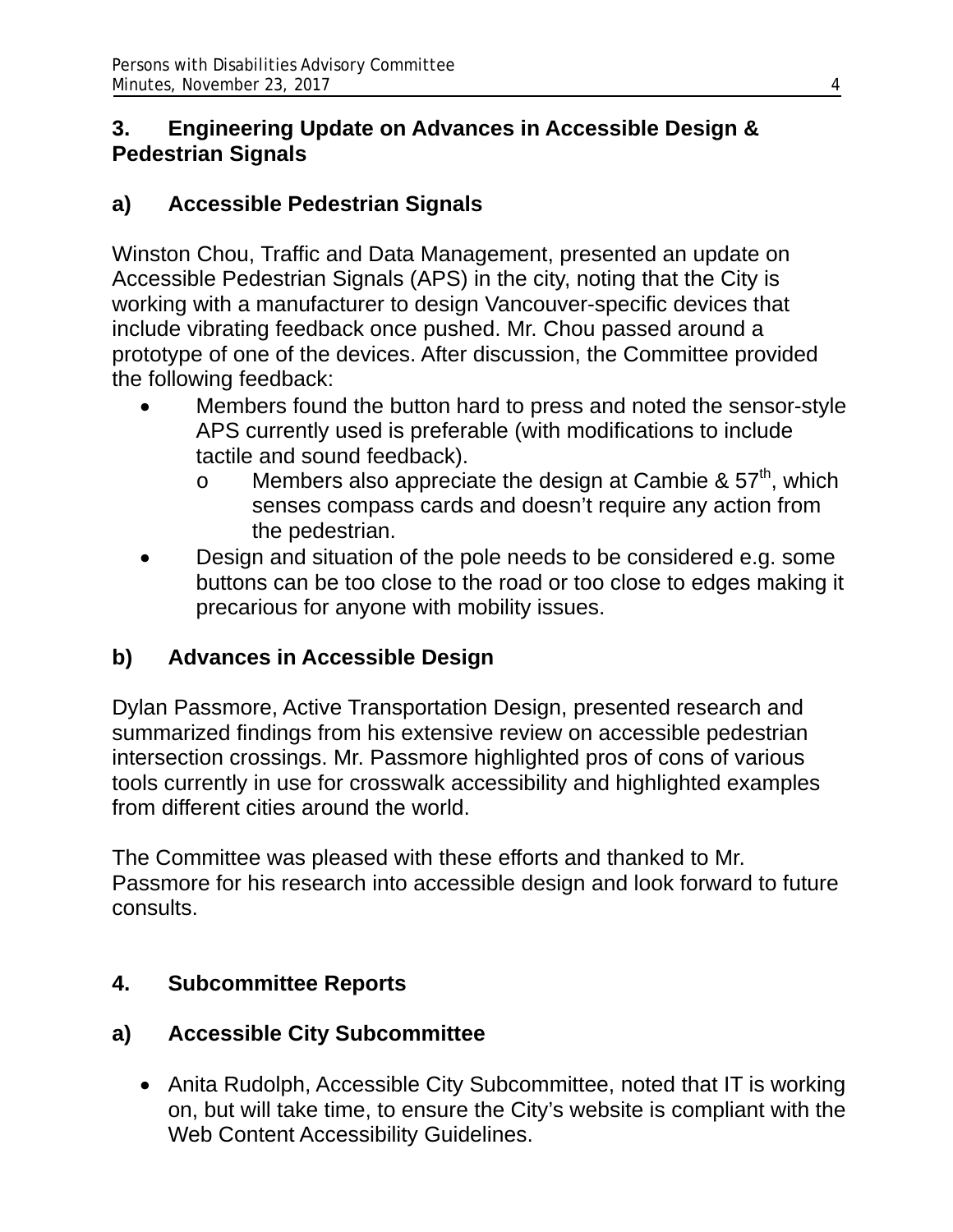• Subcommittee connected with the Children Youth and Families Advisory Committee (CYFA), and reviewed CYFA's letter for incoming Vancouver School Board Trustees, agreeing to reword letter to include students with disabilities.

# **b) Housing Subcommittee**

- Paul Gauthier, Chair, Housing Subcommittee, will meet with Abigail Bond, Director, Housing Policy and Projects, in January to discuss social, non-market reboot, current 5% accessible housing requirement, as well as how to better communicate and become involved with the City.
- Pearson Dogwood is at the development stage; the project facilitator has been in contact with the Housing Subcommittee; subcommittee to meet with Disability Alliance.

## **c) Social Inclusion Subcommittee**

• None.

# **d) Transportation Subcommittee**

 Laura Mackenrot, Chair, Transportation Subcommittee, reminded the committee of the ongoing TransLink fare review, and noted an upcoming HandiDart consultation in Surrey.

### **5. New Business**

Robyn Newton, Social Policy and Projects, Staff Liaison, noted that the Food Policy planners are looking for input from PDAC on the features required for accessible community kitchens, as part of the Food Security Strategy.

Jocelyn Maffin and Ms. Newton to connect on accessible kitchens.